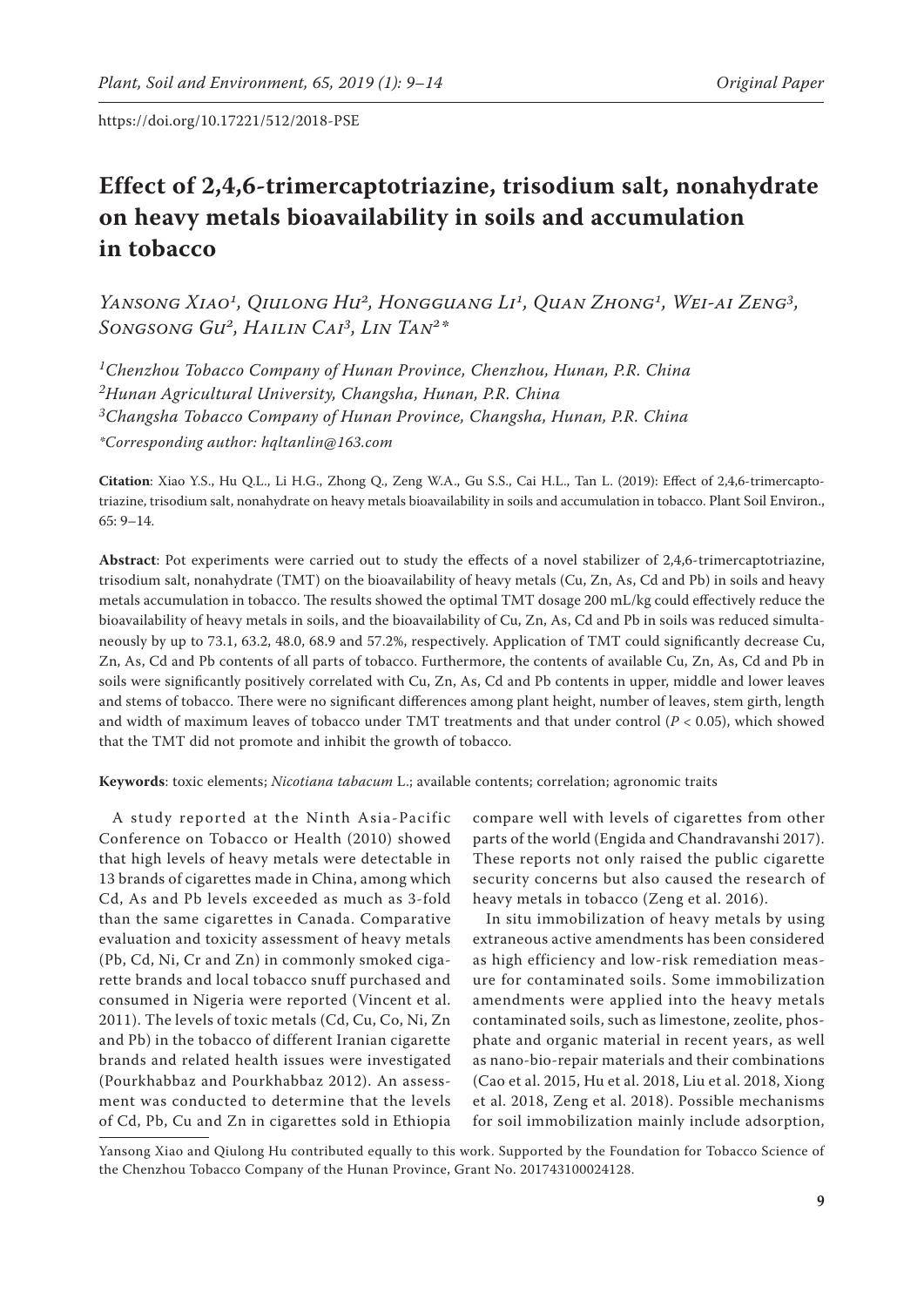precipitation, co-precipitation and chelation (Basta and McGowen 2014, Bolan et al. 2014), and thereby decrease the bioavailable fractions of heavy metals or change their redox states. Thus, the effectively decrease the mobility, bioavailability and toxicity of the heavy metals in soils. Therefore, the method of in situ immobilization remediation of heavy metals-contaminated soils has been widely used. However, only a few studies focused on the simultaneous immobilization of Cu, Zn, As, Cd and Pb in tobacco planting soils.

2,4,6-trimercaptotriazine, trisodium salt, nonahydrate (TMT) is an organic sulfur compound. The special sulfur group of TMT can combine with heavy metals by chelate precipitation (Henke et al. 2000); TMT has thus been widely used in the treatments of wastewater and smelter-contaminated soil containing heavy metals (Matlock et al. 2001, Jiang and Zhou 2018). However, studies on the application of TMT for simultaneous immobilization of Cu, Zn, Pb, Cd and As in soils and for a decrease of heavy metals contents in tobacco were rarely conducted. In this study, tobacco pot experiments were carried out to study the effects of a novel stabilizer of 2,4,6-trimercaptotriazine, trisodium salt, nonahydrate on the bioavailability of heavy metals (Cu, Zn, As, Cd and Pb) in soils and heavy metals accumulation in tobacco. The results of this study will contribute to an effective and potential method for simultaneous control of heavy metals bioavailability in tobacco planting soils, and provide a theoretical basis and technical support for the reduction of heavy metals accumulation in tobacco.

## **MATERIAL AND METHODS**

**Materials**. The tested tobacco cultivar was Yunyan 87 from Hunan Provincial Tobacco Company, Changsha City, China. The tested soils were rotation soil (0–20 cm) for tobacco and rice from the Hunan Agricultural University Base of the Middle South Agricultural Experimental Station of China Tobacco, and the soil type was yellow soil. The collected soils were air-dried, sieved using a 2 mm sieve and placed into plastic bags for property analysis. The soil physical and chemical properties were measured by a previously reported method (Lu 1999) and the results were as follows: pH 6.08, total organic carbon 17.1 g/kg, alkali-hydrolyzable N 88.35 mg/kg, available P 18.68 mg/kg, available K 93.2 mg/kg, exchange capacities (CEC) 121.2 mmol<sub>-</sub>/kg. The TMT solution (mass concentration 60%) were purchased from

the Suzhou Rundong Environmental Protection and Technology Co., Ltd in China.

**Pot test**. Pot experiments were carried out in the greenhouse of the College of Plant Protection, Hunan Agricultural University from March 26 to June 16, 2017. The tested soil samples (10.0 kg) were added into a plastic bucket and mixed with the TMT diluents at room temperature, and the TMT dosage reached 50, 100, 150, 200 and 250 mL/kg soil. Soil without any treatment was considered as the control (CK). Therefore, there were a total of 6 treatments. Three pots were used for each treatment.

The soils were then treated with tobacco active organic and inorganic base fertilizer (total nutrient ≥ 29%, the ratio of nitrogen, phosphorus and potassium = 8:10:11) at room temperature for a week before transplanting tobacco seedlings. Two seedlings were transplanted (at 2 cm depth) into each pot. During the growing stage, special tobacco fertilizer (total nutrient content  $\geq 42\%$ , the ratio of nitrogen, phosphorus and potassium is 10:0:32) and agricultural potassium nitrate (total nutrient = 58%, total potassium  $\geq 44.5\%$ and total nitrogen (N)  $\geq$  13.5%) were applied once. At the maturation stage, the upper, middle and lower leaves and stems of tobacco samples were washed with deionized water and oven-dried at 105°C for 30 min and then 75oC for 48 h. After being dried to constant weight, samples were ground with a stainless steel mill. The soil samples of each plant were collected from roots by shaking soil attached to roots. The soil samples were then transported to the laboratory, naturally air-dried and sequentially sieved using a 100-mesh sieve, and collected for future measurement.

**Analysis method for total concentrations and bioavailability of Cu, Zn, Pb, Cd and As in soils**. The total concentrations of Cu, Zn, Pb, Cd and As were determined by ICP-MS (Thermo Fisher Scientific, USA). The available Cu, Zn, Pb and Cd contents in tobacco planting soils were evaluated by the extracting agent diethylenetriaminepentaacetic acid (DTPA) (NY/T 890-2004, GB/T 23739-2009) and were analysed by ICP-MS. The available As content in soils was evaluated by the extracting agent  $\mathrm{NaHCO}_{3}$ (Woolson et al. 1971) and was analysed by ICP-MS.

**Analysis method for Cu, Zn, Pb, Cd and As contents of tobacco**. Tobacco samples (0.2 g, weighed accurately to 0.0001 g) were microwave-digested (CEM, Matthews, USA) with 8 mL of  $HNO<sub>2</sub>$  at 180°C for 30 min. Cu, Zn, Pb, Cd and As concentration in digestion solution were determined by ICP-MS (Thermo Fisher Scientific, Rochester, USA)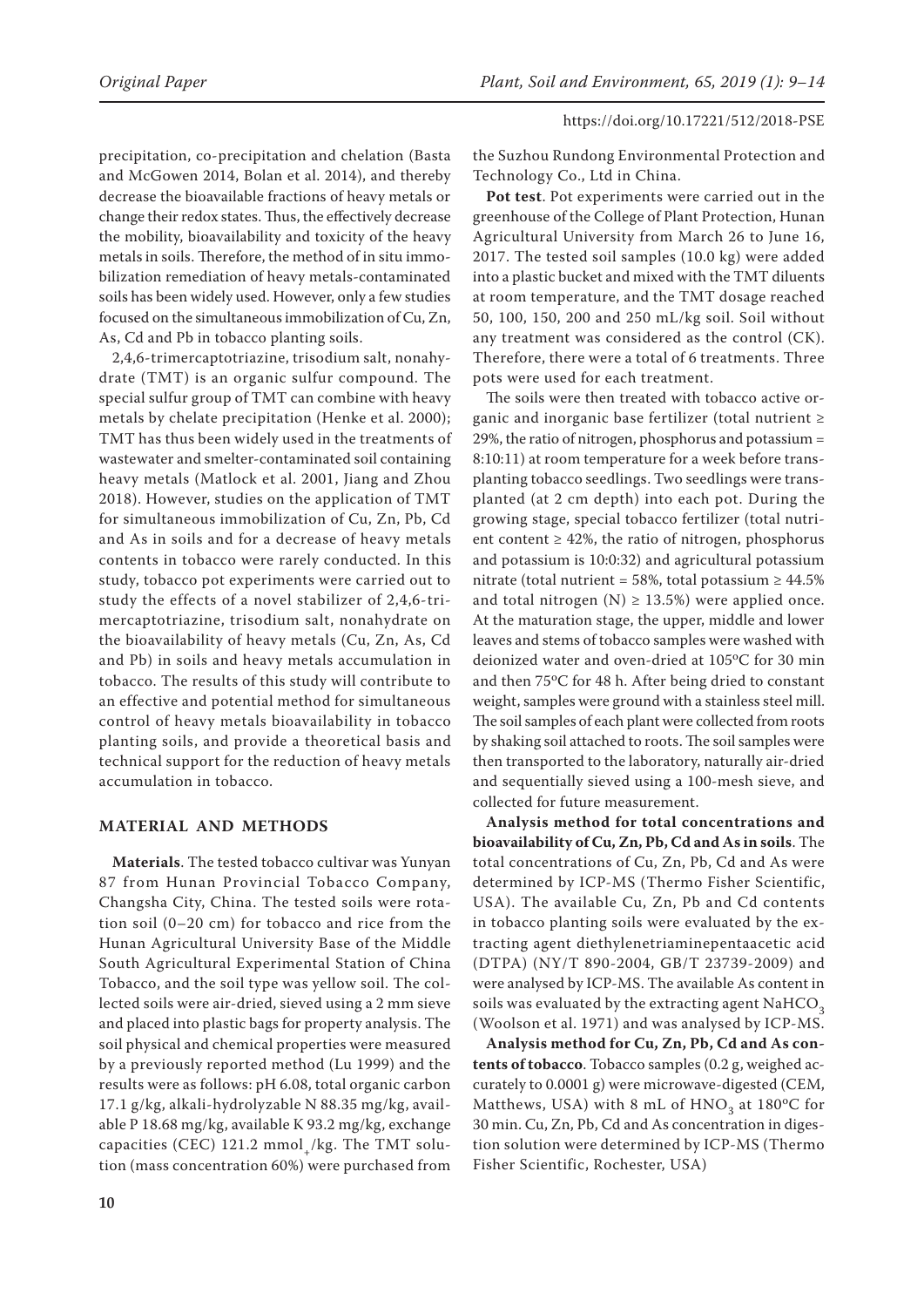Table 1. Heavy metals contents of tested soils (mg/kg)

|                                                                                                   | Cп    | Zn    | As    |      |       |
|---------------------------------------------------------------------------------------------------|-------|-------|-------|------|-------|
| Tested soils                                                                                      | 25.22 | 80.17 | 20.53 | 0.38 | 33.59 |
| Risk intervention values for soil contamination<br>for agricultural land in China (GB 15618-2018) | 50    | 200   | 40    | 0.30 | 90    |

**Data processing and analysis**. All data were measured three times and analysed using Microsoft Excel 2003 software (Redmond, USA). Statistical analyses were performed using SPSS 17.0 statistical software (Armonk, USA).

## **RESULTS AND DISCUSSION**

**Effects of TMT dosage on the bioavailability of heavy metals Cu, Zn, Pb, Cd and As in soils**. The accumulation of heavy metals by plants depends not only on the total content but mainly on the active fractions, including the most active fraction, bioavailable metals in soils (Nurmesniemi and Poykio 2006, Zhang et al. 2013, Liang et al. 2014). In the present study, DTPA-extractable Cu, Zn, Cd and Pb and NaHCO<sub>2</sub>-extractable As were recognized as predictors of Cu, Zn, As, Cd and Pb bioavailability, respectively (Dai et al. 2004, Arco-Lázaro et al. 2017). Thus, the effects of TMT dosage on the available contents of heavy metals Cu, Zn, As, Cd and Pb in tobacco-planting soils were investigated.

Table 1 showed the chemical properties of initial soils. Figure 1 showed the influence of TMT dosage on the heavy metals Cu, Zn, Pb, Cd and As bioavailability in rhizosphere soils of tobacco after 80 days of growth. The DTPA-extractable concentrations of Cu, Cd and Pb decreased with increasing TMT dosage in the range of 50 mL/kg to 200 mL/kg and then tended to be stable at the TMT dosage of 200 mL/kg and 250 mL/kg. The DTPA-extractable concentrations of Cu, Cd and Pb decreased to 0.815, 0.081 and 0.98 mg/kg at a TMT dosage of 200 mL/kg, respectively. Compared with the control treatment, the immobilization efficiencies of Cu, Cd and Pb at a TMT dosage of 200 mL/kg reached 73.1, 68.9 and 57.2%, respectively. Compared with the control treatment, the immobilization efficiencies of Zn and As reached 63.2% and 48.0%, respectively, at a TMT dosage of 200 mL/kg and then decreased slightly with increasing TMT dosage of 250 mL/kg. Therefore, the optimal TMT dosage was 200 mL/kg to immobilize Cu, Zn, Pb, Cd and As simultaneously in tobacco-planting soils.

**Effects of TMT dosage on Cu, Zn, As, Cd and Pb accumulation in tobacco**. Figure 2 showed the distribution of Cu, Zn, As, Cd and Pb in different parts of tobacco. The order of Cu content in tobacco is upper leaves > stems > middle leaves > lower leaves; the order of Zn content in tobacco is upper leaves > middle leaves > lower leaves > stems; the order of As, Cd and Pb contents in tobacco are lower leaves > middle leaves > upper leaves > stems.

Figure 2a showed the effects of TMT dosage on Cu, Zn, As, Cd and Pb accumulation in upper leaves of tobacco. Compared with the control treatment, application of TMT in the dosage range of 50 mL/kg to 250 mL/kg reduced Cu, Zn, As, Cd and Pb contents by 23.14–53.49, 18.80–44.27, 8.5–22.76, 14.63–36.24, 13.67–29.86%, respectively. Figure 2b showed the effects of TMT dosage on Cu, Zn, As, Cd and Pb accumulation in middle leaves of tobacco. Compared with the control treatment, application of TMT in the dosage range of 50 mL/kg to 250 mL/kg reduced Cu, Zn, As, Cd and Pb contents by 17.74– 45.94, 15.05–35.58, 10.19–28.03, 14.63–43.77, 10.46–26.76%, respectively. Figure 2c showed the effects of TMT dosage on Cu, Zn, As, Cd and Pb accumulation in lower leaves of tobacco. Compared



Figure 1. Influence of 2,4,6-trimercaptotriazine, trisodium salt, nonahydrate (TMT) dosage on the bioavailability of heavy metals Cu, Zn, As, Cd and Pb in soils. CK – control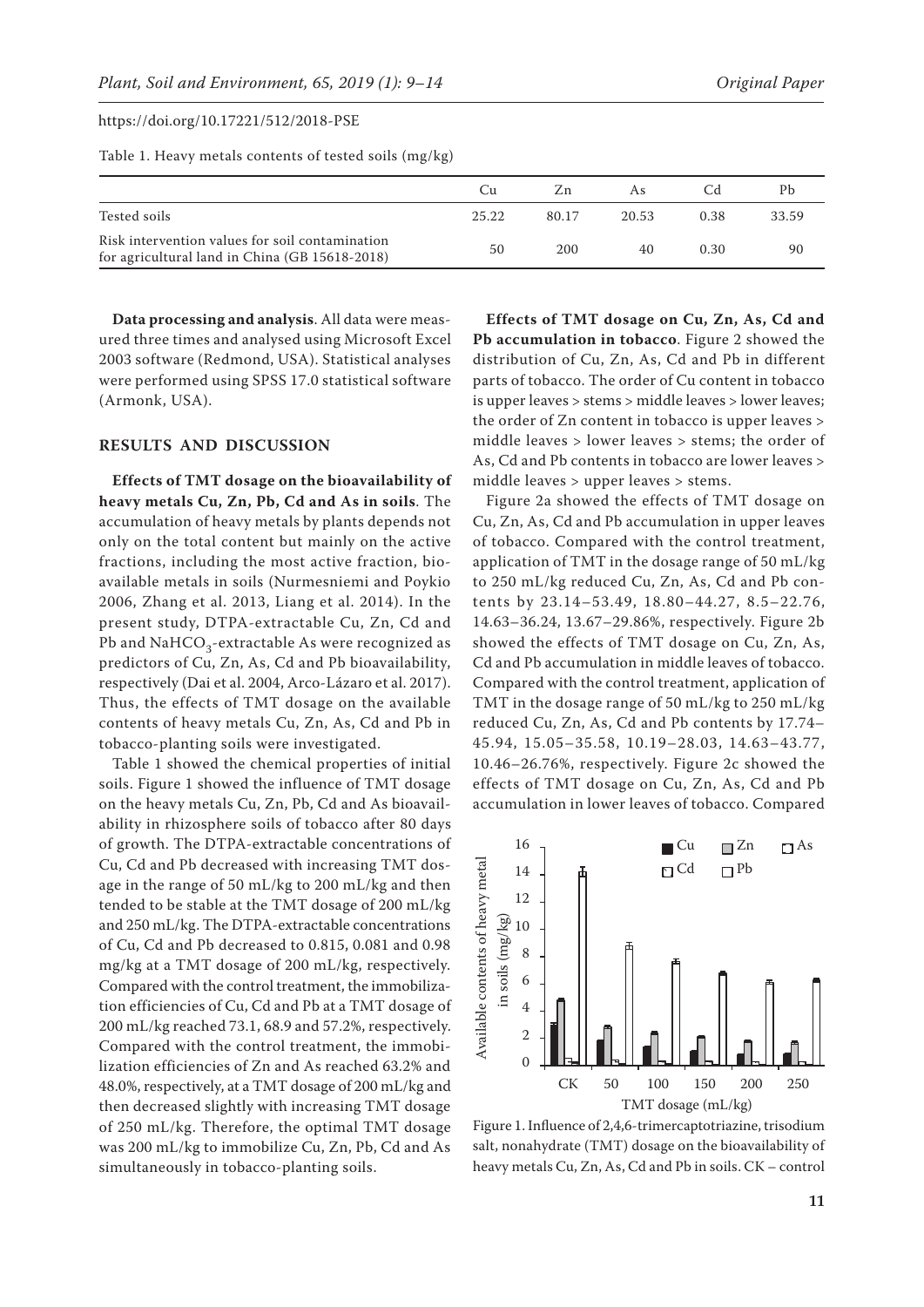

Figure 2. Effects of 2,4,6-trimercaptotriazine, trisodium salt, nonahydrate (TMT) dosage on heavy metals contents in various tissues of tobacco plants. CK – control

with the control treatment, application of TMT in the dosage range of 50 mL/kg to 250 mL/kg reduced Cu, Zn, As, Cd and Pb contents by 11.76–39.08, 9.29–33.548, 9.89–32.16, 17.64–47.76, 14.79–31.12%, respectively. Figure 2d showed the effects of TMT dosage on Cu, Zn, As, Cd and Pb accumulation in stems of tobacco. Compared with the control treatment, application of TMT in the dosage range of 50 mL/kg to 250 mL/kg reduced Cu, Zn, As, Cd and Pb contents by 17.46–47.20, 11.22–30.45, 5.17–27.47, 11.11–43.77, 10.74–21.49%, respectively.

Based on the above data, the Cu, Zn, As, Cd and Pb contents in different parts of tobacco decreased with increasing TMT dosage in the range of 50 mL/kg to 200 mL/kg, and then remained stable or decreased slightly with increasing TMT dosage at the TMT dosage from 200 to 250 mL/kg. The results showed that application of TMT could effectively simultaneously reduce Cu, Zn, As, Cd and Pb contents of all parts of tobacco.

**Correlation of bioavailability of heavy metals in soils with heavy metals contents in different parts of tobacco**. The correlations between bioavailability of heavy metals in soils with different treatments and heavy metals contents in different parts of tobacco were analysed. The results showed that the contents of available Cu, Zn, As, Cd and Pb in soils were significantly positively correlated with Cu (Figure 3a), Zn (Figure 3b), As (Figure 3c), Cd (Figure 3d) and Pb (Figure 3e) contents in upper, middle and lower leaves and stems of tobacco, all  $R^2$  values exceeded to 0.809, the maximum  $R^2$  value was 0.981 ( $P < 0.05$ ), which were consistent with the results in the former researches (Yu et al. 2010, Chen 2014, Zhu et al. 2015).

**Effects of TMT dosage on agronomic traits of tobacco**. The agronomic traits of tobacco with the different TMT dosage treatments were presented in Table 2. There were no significant differences among plant height, a number of leaves, stem girth, length and width of maximum leaves of tobacco under different treatments and that under CK (*P* < 0.05, Table 1). The results showed that the TMT did not promote and inhibit the growth of tobacco.

In conclusion, to reduce the heavy metals Cu, Zn, As, Cd and Pb simultaneously in tobacco, TMT was used as the chemical amendment for tobacco planting soils. The main conclusions were as follows:

The bioavailability of Cu, Zn, As, Cd and Pb in soils were reduced simultaneously by up to 73.1, 63.2, 48.0, 68.9 and 57.2% at the optimal TMT dosage of 200 mL/kg. Application of TMT could significantly decrease Cu, Zn, As, Cd and Pb contents of all parts of tobacco. The contents of available Cu, Zn, As, Cd and Pb in soils were significantly positively correlated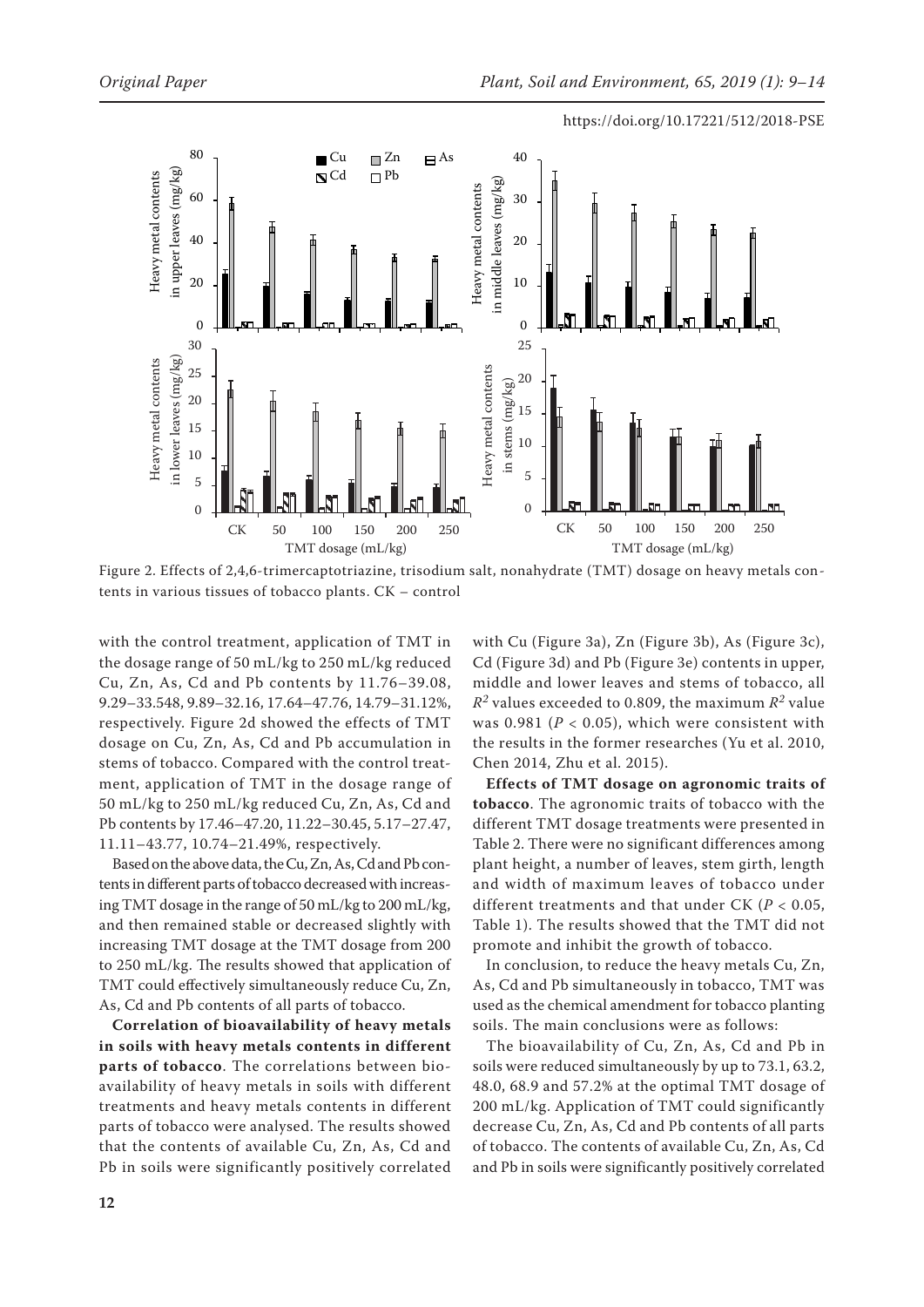

Table 2. Effects of 2,4,6-trimercaptotriazine, trisodium salt, nonahydrate (TMT) treatments on agronomic traits of tobacco

| TMT dosage<br>(mL/kg) | Plant height<br>(cm)          | Number of<br>leaves (pieces)  | Stem girth                   | Length of maximum<br>leaves   | The width of<br>maximum leaves |  |
|-----------------------|-------------------------------|-------------------------------|------------------------------|-------------------------------|--------------------------------|--|
|                       |                               |                               |                              | (c <sub>m</sub> )             |                                |  |
| СK                    | $93.83 \pm 2.42^a$            | $18.67 \pm 0.58$ <sup>a</sup> | $6.74 \pm 0.05^{\text{a}}$   | $63.57 \pm 1.82^{\text{a}}$   | $24.85 \pm 1.23^{\text{a}}$    |  |
| 50                    | $89.87 \pm 2.23$ <sup>a</sup> | $19.33 \pm 1.15^a$            | $7.02 \pm 0.08^a$            | $61.67 \pm 1.75$ <sup>a</sup> | $25.77 \pm 1.10^a$             |  |
| 100                   | $94.52 \pm 2.12^a$            | $18.33 \pm 0.58^{\circ}$      | $6.52 \pm 0.07$ <sup>a</sup> | $65.41 \pm 1.80^a$            | $23.89 \pm 1.05^{\text{a}}$    |  |
| 150                   | $87.93 \pm 1.98^a$            | $19.00 \pm 1.00^a$            | $6.34 \pm 0.07$ <sup>a</sup> | $66.83 \pm 1.62^a$            | $24.24 \pm 1.18^a$             |  |
| 200                   | $91.74 \pm 2.75$ <sup>a</sup> | $19.33 \pm 1.15^a$            | $6.87 \pm 0.09^{\rm a}$      | $63.24 \pm 1.73$ <sup>a</sup> | $25.21 \pm 1.32^a$             |  |
| 250                   | $92.42 \pm 2.99^{\text{a}}$   | $18.67 \pm 0.58$ <sup>a</sup> | $6.59 \pm 0.05^{\text{a}}$   | $66.52 \pm 1.54$ <sup>a</sup> | $24.91 \pm 1.25^a$             |  |

Data are reported as the mean value plus or minus standard deviation  $(n = 3)$ . The same letters indicate no significant differences among agronomic traits of tobacco under different treatments (*P* < 0.05). CK – control